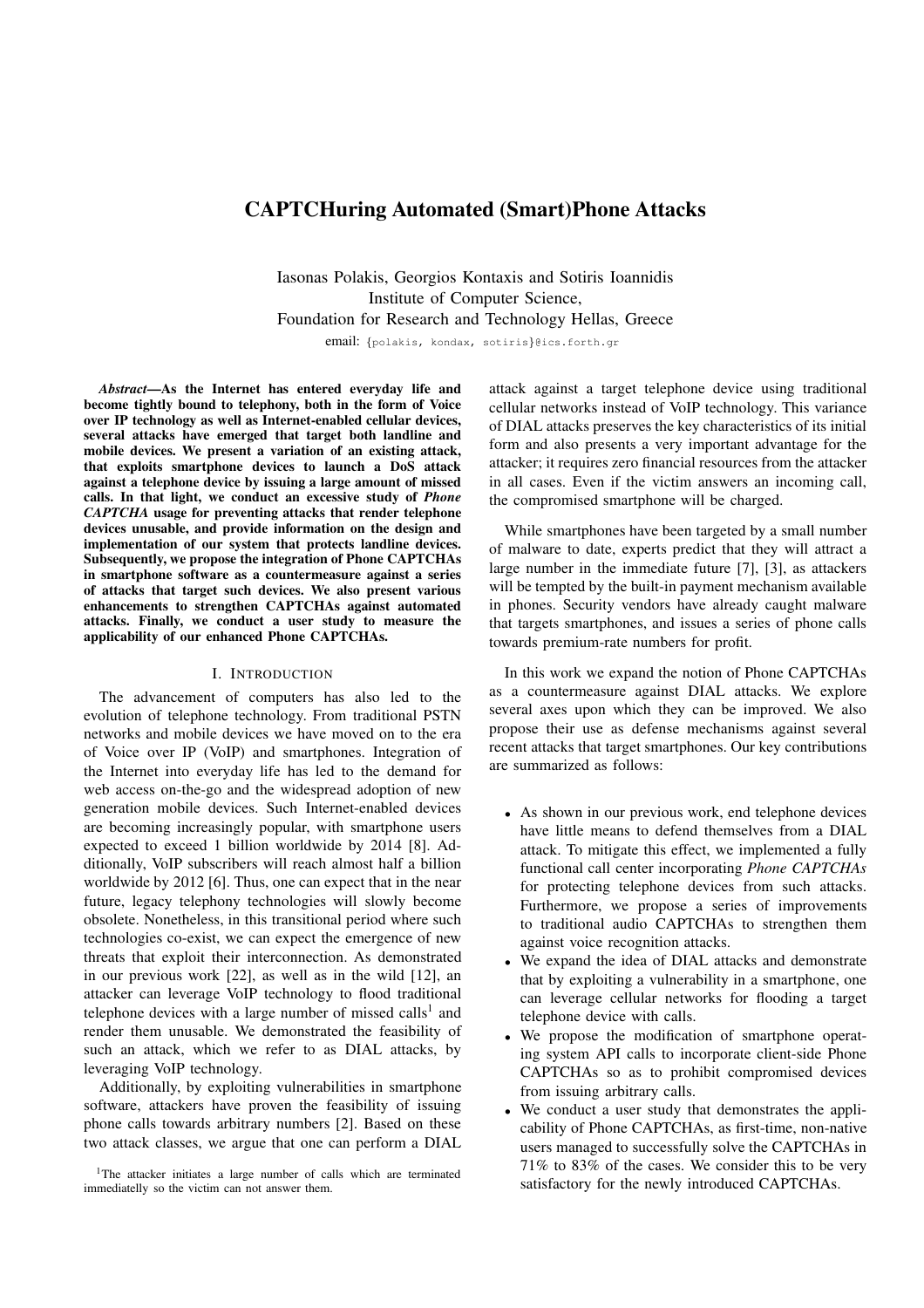# II. ATTACKS TARGETING LANDLINE, MOBILE AND SMART PHONES

In this Section we present a series of attacks that target telephone devices. Initially we review attacks that have been presented in the past, and continue with a new attack scenario that combines chracteristics of previous attacks.

# *A. First generation DIAL attacks*

These attacks leverage a series of characteristics inherent in VoIP technology to target legacy telephone devices (both landline and cellular). An adversary is able to incapacitate a telephone device or calling center and obstruct legitimate callers from getting through. As we demonstrated in [22], the attack is carried out by injecting a large amount of missed calls towards a target telephone number and, thus, rendering it unusable. The adversary uses the SIP [26] protocol to register and communicate with a VoIP provider for the routing of the attack calls. By carefully placing a large number of call initiation and termination pairs, the attacker can keep the target device continuously *busy* and hinder legitimate callers from accessing it. This attack aims to disrupt the normal operation of a telephone device and can indirectly lead to profit for the attacker [12].

# *B. "Smart" Dialers*

With the wide adoption of smartphones, an old familiar attack has resurfaced. Dialers [10] used to infect computers with Dial-Up Internet access and reconfigure their modem to place calls towards premium-rate numbers. DSL connections, which operate over a virtual private circuit with the ISP, had rendered such attacks ineffective. However, smartphones combine telephone devices capable of "dialing-in", with a sophisticated environment capable of executing arbitrary code and, at the same time, offer a full-featured browser access to the Internet. Therefore, smartphones present a large attack surface as their users visit arbitrary sites on the web. In late 2008, a bug [9] in Apple's Safari web browser for the iPhone device, could be exploited by a malicious website to initiate a phone call, to a destination chosen by the attacker, without user interaction. Furthermore, in 2009, a security researcher demonstrated a technique [23], [5] for discovering software vulnerabilities in smartphones and also exploiting them, all via SMS. An exploitation of such a vulnerability can result in the malware infection of the phone. It is, therefore, evident that smartphones suffer from the same flaws as standard computers and are also appealing targets because of their dial-up capabilities. They can be exploited to deliver distributed DIAL attacks or commit financial fraud with unauthorized charges. These attacks take advantage of the built-in billing system that mobile phones have, and result in direct profit for the perpetrator.

### *C. Second generation DIAL attacks*

The first generation of DIAL attacks was a result of the inter-connection of traditional telephony networks and a relatively new technology, namely Voice Over IP. The second generation, emerges from the integration of a new set of capabilities, traditionaly found in computers, in mobile devices. This bundling of disjoint services allows the exploitation of one service to gain access to the other. Thus, building on the notion of DIAL attacks, an adversary can exploit vulnerabilities in smartphones to flood a target telephone device with a large amount of missed calls. Additionaly, the adversary can masquerade his attack by hiding it inside a seemingly innocent application. In both cases, the adversary instructs the smartphone device to issue calls towards an arbitrary telephone number. For this type of DIAL attacks, traditional mobile telephony networks are used as the attack medium as opposed to VoIP providers. In spite of the built-in billing system of smartphones, this attack does not aim to exploit it and lead to a monetary profit for the adversary, but rather uses it to carry out the attack.

# III. CLIENT SIDE COUNTERMEASURES

In this Section we present in detail the defense mechanism we implemented to protect landline devices from DIAL attacks. Telephone devices currently have no means of defence against the attack outlined in this paper. Our goal is to enable a potential target to defend against an attack utilizing IP telephony technology regardless of the countermeasures that Voip providers may, or may not, incorporate. We are, to the best of our knowledge, the first to implement a complete system that can hinder attackers from rendering a landline useless. Our solution is based on *Phone CAPTCHAs*. A CAPTCHA[30] is a challenge test that requires a response before an action can be performed, and is used in computing to ensure that the action is not automatically initiated by a computer. The goal is to prevent computer programs from performing certain actions that will lead to the degradation of quality of a certain service. Although there is much debate over the use of CAPTCHAs there is plenty of recent academic effort related to this area [17], [21], [33].

### *A. Architecture*

The goal of our system is to protect landlines from the DIAL attack as described in Section II. Furthermore, it can be used to block automated SPAM over IP Telephony (SPIT) calls [25], the number of which will continue to increase as VoIP technology becomes cheaper and widely adopted. Here, we focus on how to defend against the attack. Nonetheless, our system needs no modifications to filterout automated SPIT phone calls. We will first describe the components that comprise our system and then how we model *Phone CAPTCHAs*.

**Software.** The core component of our platform is the Asterisk PBX, an open-source software implementation of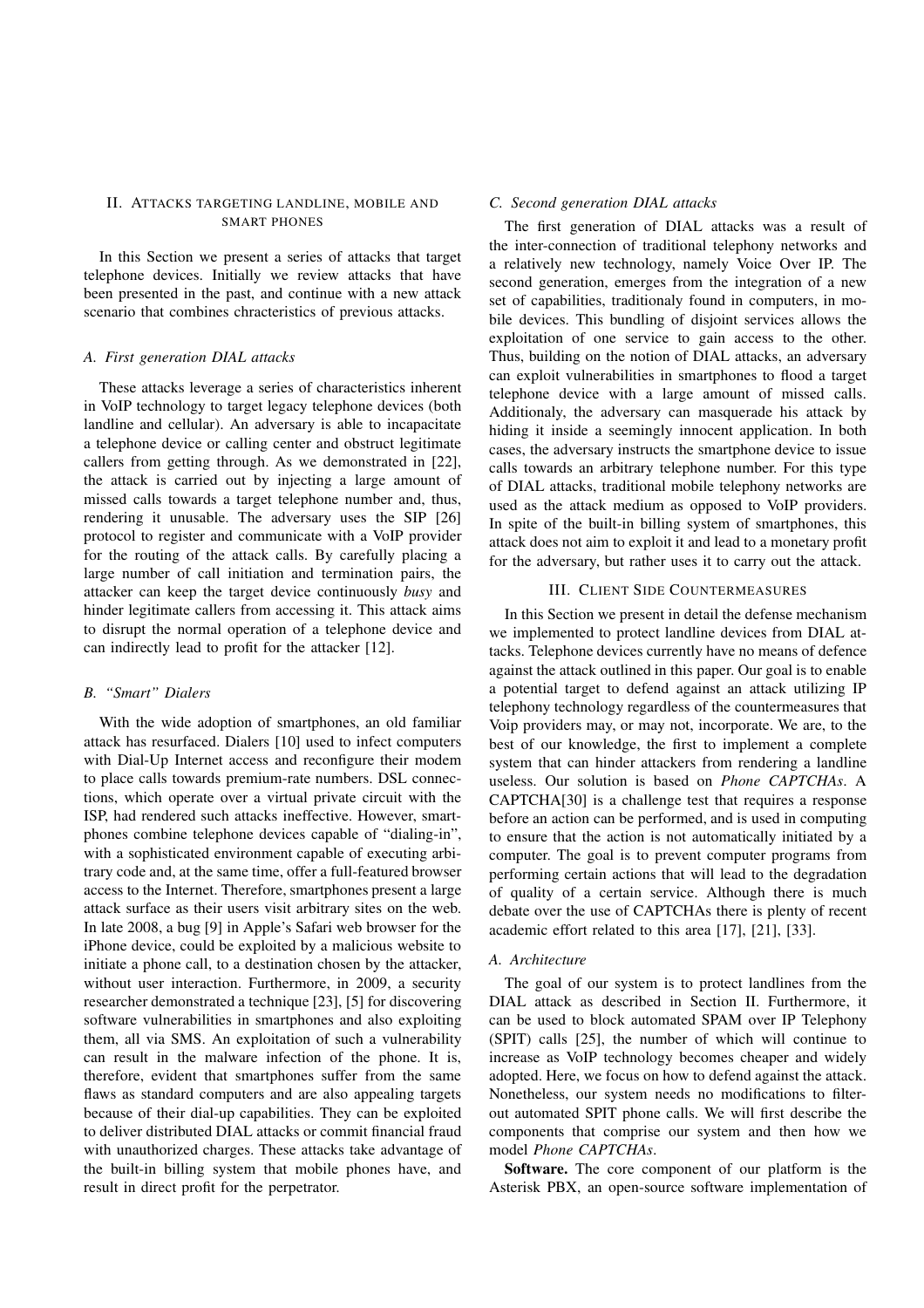a private branch exchange (PBX). Hardware private branch exchanges are used to make connections amongst the internal telephones of an organization. Asterisk can deliver voice over a data network and inter-operate with the Public Switched Telephone Network (PSTN) so as to create an automated call center. Asterisk also supports Interactive Voice Response (IVR) technology, and can detect touch tones, i.e. dual-tone multi-frequency (DTMF) signaling, and respond with pre-recorded messages or dynamically created sound files. For Asterisk to work as a PBX, dial plans have to be created to control all the devices and users connected to the system. Configuration files are used to register devices and users, and to define actions to be performed for incoming and outgoing calls.

A native language is used to define contexts, extensions and actions. Devices and users are assigned to a context that defines their dial plan and, thus, restricts the extensions they may access and the calls they can commence. This can be used to enforce organization policies regarding access permission for user groups. A context can contain several extensions, and is structured as a sequence of lines, each belonging to a specific extension. Extensions consist of several ordered lines, where each line performs actions on known variables or executes one of the many applications available to Asterisk. Each line has the following components: an extension, a priority and a command with its parameters.

Hardware. For Asterisk to handle landlines, the host machine must be equipped with specialized hardware that connects it to the PSTN circuit. Depending on the hardware used, several landlines can be connected to the host and handled by Asterisk. With the use of such specialized hardware and Phone CAPTCHAs, organizations and home users can defend against VoIP-based DoS attacks targeting landlines, as described next. Figure 1 is a diagram of a call center incorporating Phone CAPTCHA technology to be deployed as a defence measure against the attack outlined in this paper. The prototype we implemented, protects a single landline, as opposed to the diagram that depicts a call center protecting numerous landlines.

# *B. Phone CAPTCHAs*

We use Phone CAPTCHAs as a countermeasure to the attack described in our previous work. Our Phone CAPTCHA is a type of CAPTCHA crafted for use with the Asterisk PBX, but that could easily be deployed by any software PBX that supports IVR technology and call queues. When an incoming call is received, Asterisk places the call in a call queue. The caller, then, receives a Phone CAPTCHA and has a limited amount of time to answer the CAPTCHA test using the phone's dial pad. The Phone CAPTCHA test requires the caller to press a sequence of keys based on the instructions presented to him by a recorded message. If the caller provides the correct answer, Asterisk forwards the call to its destination as determined by the dial plan. Otherwise the call

is dropped. This mechanism prohibits automated calls from binding to the end device and consuming resources, which could prevent legitimate callers from reaching the destination number. Even if the attacker probes with high rates and terminates the calls immediately upon receiving a RINGING tone, our system is not affected since these calls never get past the Phone CAPTCHA to the final destination. With our defense mechanism, attackers must incorporate automatic speech recognition software in their effort to successfully launch an attack. On the other hand, it is trivial for legitimate callers to pass the phone CAPTCHA test.

A fundamental requirement for Phone CAPTCHAs to be effective against multiple attackers is the utilization of call queues. With the use of call queues, incoming calls are sent to a queue where they must pass a Phone CAPTCHA test before they are forwarded to the destination number. Without call queues, if the attackers can simultaneously issue more phone calls than the number of the target's available phone numbers, it will be nearly impossible for legitimate users to reach an available number.

The digital circuits of traditional PSTN lines are the basic granularity in telephone exchanges. That means that they have one channel and can only handle a single phone call. Higher capacity circuits such as the the T1 and E1 lines can multiplex 24 and 32 channels respectively. When a PSTN line is called, even though the call will be handled by Asterisk, and may never be forwarded to the end device, the line is occupied. Consequently, organizations with a limited number of PSTN lines cannot effectively utilize Phone CAPTCHAs against attackers with many resources, but can still deploy them as a filter against automated SPIT calls. With higher capacity circuits, multiple calls can be multiplexed through a single line and until the incoming calls match the number of available channels, the line will be available.

With the combined use of Phone CAPTCHAs and call queues, automated calls will not be forwarded to the end devices and high probing rates can be sustained. The critical infrastructure that is most likely to be targeted by attackers will be equipped with higher capacity circuits and multiple phone lines. It is common practice for organizations of this type, that have many available phone lines but only a limited number of personnel, to rely on traditional call queues to cope with multiple users. In these cases, Phone CAPTCHAs can be highly effective against this type of attack, since only legitimate callers will be forwarded to the personnel.

### *C. Limitations*

In this Subsection we discuss a series of inherent limitations to our countermeasure platform that stem from the limitations of the system's individual components.

**Attacking the infrastructure.** Asterisk handles all incoming and outgoing calls and, thus, the system's effectiveness is bound by the maximum number of simultaneous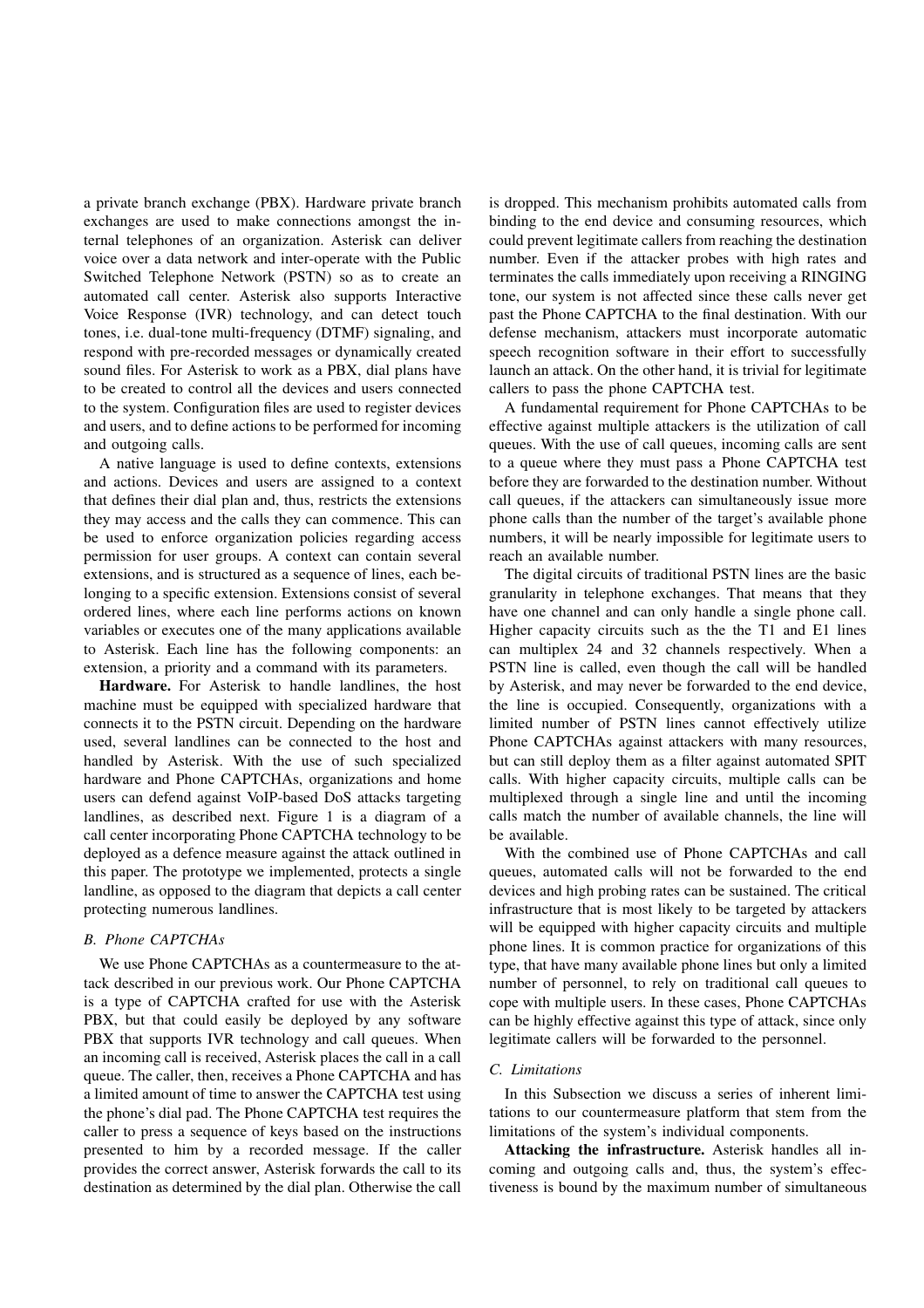

Figure 1. Diagram of a call center incorporating Phone CAPTCHA technology as a defence measure.

calls that can be handled by Asterisk, and its robustness against high calling rates. Attackers that don't have the ability to automatically solve the Phone CAPTCHAs may launch a DoS attack on the system by flooding it with such a large number of calls that Asterisk won't be able to handle. That will result in incoming calls being dropped or even the whole system crashing. For this attack to be successful, a much larger number and rate of incoming calls is demanded than in the case of an attack against a landline. Further investigation is needed to determine the threshold after which Asterisk is rendered ineffective, and whether a solution that relies on a cluster of Asterisk hosts and utilizes load balancing techniques can reinforce the infrastructure against such attacks. Even though this is a possibillity, measurements show that if Asterisk is deployed on a commodity desktop, it can easily handle more than 40 concurrent calls and can, thus, sustain the attack.

**Breaking the Phone CAPTCHA.** Phone CAPTCHAs are vulnerable to attacks that utilize automatic speech recognition (ASR) software to transcribe the audible information. For this type of attack [27], the adversary must first use sample data, preferably from the target speaker, to train the classifier. Even for a limited vocabulary, a large number of training samples is needed. After the training phase, the audio from the Phone CAPTCHA test can be input to these trained classifiers that will try to recognize and extract the information. Once the information has been extracted, the malicious script can send the corresponding DTMF signals to pass the test. The duration of the "deciphering" phase may vary depending on the presence of noise and distortion in the audio signal. For a successful attack, the model must decipher the message and answer the Phone CAPTCHA within the limited time before Asterisk terminates the call. In the Section V we present a series of enhancements for Phone CAPTCHAs that we implemented as well as some future directions.

**Blocking legitimate callers.** Even though the solution of a Phone CAPTCHA is a trivial task for a person under normal circumstances, under extreme conditions (e.g. panicked due to a fire, robbery etc.) people may not possess the mental lucidity to correctly answer the CAPTCHA. To overcome this, our defence mechanism can be utilized only when the infrastructure is receiving more calls than it can process and can use sampling to select only a number of calls to forward to the queues. That way, the phone line infrastructure can be offloaded since not all calls are presented with a Phone CAPTCHA. However, further investigation is needed to determine what types of heuristics could lead to effective sampling policies.

# IV. USING PHONE CAPTCHAS IN SMARTPHONES

In this section we present the local use of Phone CAPTCHAs by smartphones, so as to prevent automated dial-out attacks. As mentioned in Section II-B, there have been successful exploits, misusing the phone's web browser, to dial arbitrary numbers without the user's interaction or knowledge. Example cases involve the abuse of browser URIs (e.g., tel:+123456789 or sms:+123456789, similar to http:), tapjacking [11] techniques and software (such as a valid game or application) that dials premium-rate numbers in the background [4]. Automatic dialing of arbitrary numbers could be leveraged, not only for reaching premiumrate destinations (financial fraud), but also for performing distributed DIAL attacks, similar to the ones described in Section II.

### *A. Preventing Automated Phone Actions*

To prevent phone initiations we propose a modification to smartphones where local Phone CAPTCHAs are presented by the smartphone's operating system and lie in-line beneath the phone's API calls (i.e., Phone.Talk(number)). The user is presented with a CAPTCHA, which he must successfully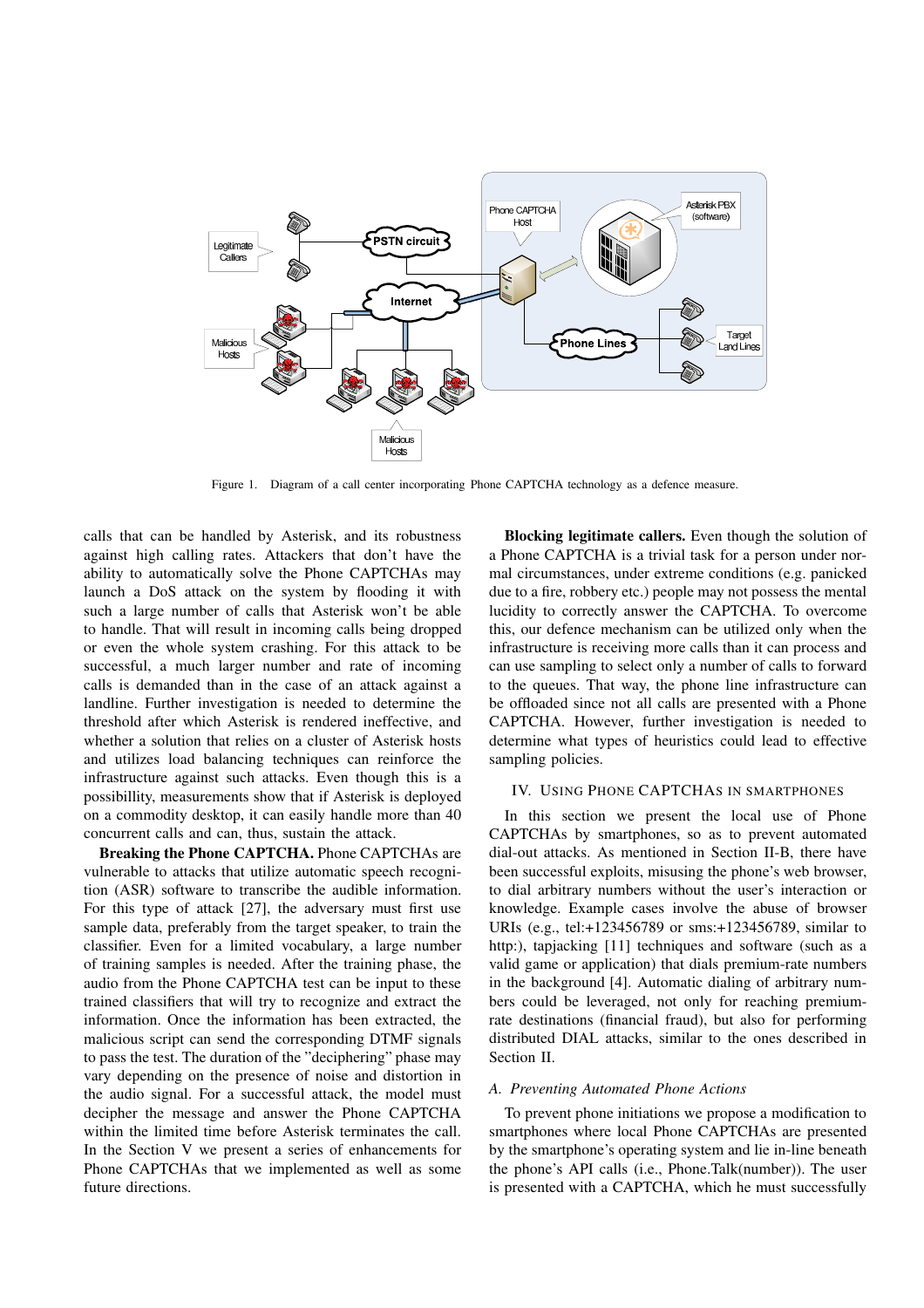solve for the action to continue. It is undesirable for a userlevel application to be able to circumvent the CAPTCHA challenge and directly dial the number. Therefore, considering that user level applications only have access to the API calls and not directly to system calls, our modifications are limited to the programmable interface. It is necessary to add the necessary logic, to all calls providing access to phone I/O capabilities, to present a CAPTCHA challenge and block the action until it is correctly solved. We propose to use a wrapper for each sensitive API call, for instance write a wrapper sTalk (or secureTalk) for the Talk() number-dialing API call. Such a wrapper will implement the challenge logic and either call the original Talk() or not. Of course, it is necessary for the original Talk() to be withdrawn from public API access. A straightforward way to do this, and not break current phone applications, is to rename Talk() to xTalk() and change the interface scope from public to private and at the same time, rename the sTalk() wrapper to Talk().

As requiring the user to solve such puzzles every time he initiates a call is frustrating, we define the following heuristic to detect cases where such input will be required:

- (a) a number is about to be dialed, which is NOT present in the "recent outgoing calls" history
- (b) Phone calls are issued towards emergency services (optionally such calls may be white-listed entirely or presented with a CAPTCHA only upon several consecutive calls in a short period of time).

# *B. Limitations*

The use of local Phone CAPTCHAs, presented by the smartphone's operating system, can be bypassed if the OS itself is compromised by malware. The attacks described above employ techniques to access the phone's dial API for calling numbers or sending SMS. However, a smartphone rootkit that lives inside the system's core has direct access to the device I/O interface. Therefore, such malware can disable the CAPTCHA mechanism or bypass it completely, in which case the operating system is unaware of any calls taking place. While vendors are trying to hinder such actions with several techniques such as the Android permission system  $2$ , there is no, currently available, technique to detect rootkits on smart phones [14]. Of course, CAPTCHA-solving can be enforced by the server, in which case it will not be possible to circumvent. However, such an implementation requires the server to keep a history of recent outgoing calls and present CAPTCHA challenges only for previously unseen ones, in accordance to the heuristics presented above.

Furthermore, if the attacker manages to forge the phone's history file, he could inject arbitrary destination numbers which would then be dialed without the need for CAPTCHA solving. However, current API calls either offer read-only access to the phone call history or none at all.

### V. PHONE CAPTCHA ENHANCEMENTS

Simple phone CAPTCHAs may contain digits spoken by several speakers while other speakers that are audible in the background serve as noise that makes them more difficult for ASR software to break. However, as demonstrated by Tam *et al.* [27] this type of CAPTCHAs can be broken. Therefore it was vital to enhance phone CAPTCHAs in such ways that their solution remains trivial for a person, but are robust against existing software that can pass phone CAPTCHAs. In this Section we propose and implement enhancements that lead to the creation of more robust phone CAPTCHAs.

**Expanding the vocabulary.** The effectiveness and performance of speech recognition software is greatly affected by the training phase. A large number of labeled sample data is needed during this phase to correctly train the model to recognize a specific set of words. Even for a small set of words, a very large number of training samples is needed for the system to achieve high success percentage. Traditional audio CAPTCHAs rely on a very limited vocabulary, namely digits, for security. An example 4-digit phone CAPTCHA could be: "dial-eight-one-four-three".

A way to greatly extend the vocabulary, is to incorporate the use of words. Words have been widely used in the US to help people memorize telephone numbers by "translating" numbers into letters. Based on that principle, phone CAPTCHAs can randomly select a word and ask the caller to spell it.  $3$  This will exponentially increase the complexity of the ASR's model and the duration of the training phase needed so as to be able to recognize such an immense vocabulary. It is important to note, that selected words should meet certain criteria, such as having a relatively small length, and being easy to spell, so as not to inhibit legitimate users from passing the test.

We intend on exploring the following dimensions for the further enhancement of phone CAPTCHAs.

**Speech distortion.** Removing noise from audio signals has been an active research area exhibiting successful results[19], [15], [16]. The use of algorithms to distort the speech signal itself, and not merely add background noise, in a way that would not result in CAPTCHAs unintelligible for humans, might prove to be an effective way to render speech recognition software inefficient against phone CAPTCHAs. The software would be much less accurate and efficient as it would have a high word error rate (WER) and higher real time factor (RTF). However this requires a lot of research and testing before definitive conclusions can be drawn.

**Incorporating semantics.** The previous enhancements aim to prolong the duration of the ASR's training phase by increasing the vocabulary, or to render the system slow and inaccurate. These enhancements result in raising the bar for attackers trying to break phone CAPTCHAs. We propose

<sup>2</sup>http://developer.android.com/guide/topics/security/security.html

<sup>&</sup>lt;sup>3</sup>For example, the phone CAPTCHA could say "spell chair". Then, based on the letter-to-dialpad mapping, the caller would have to dial "24247".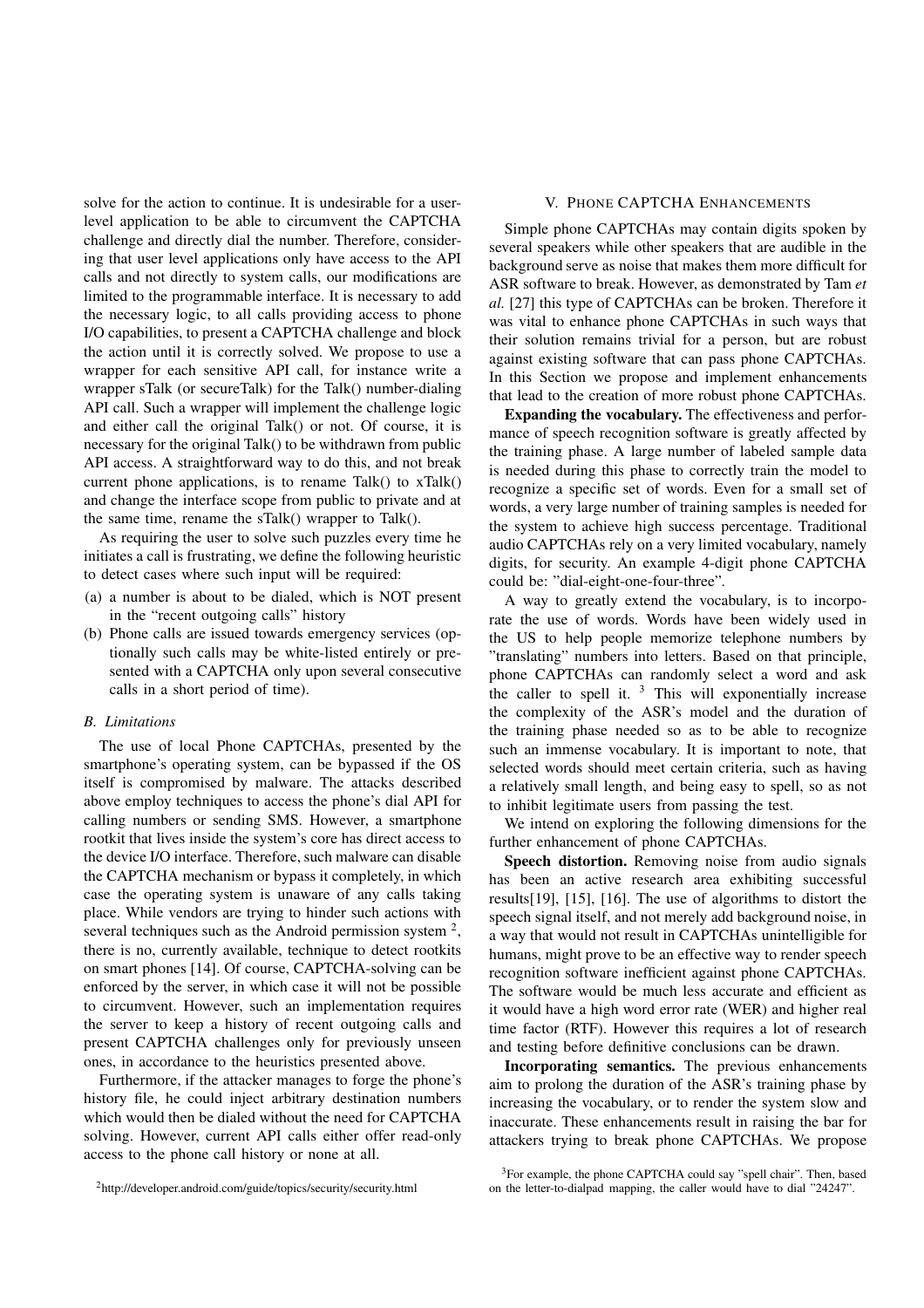the incorporation of semantic information as a way of eliminating existing speech recognition software as a tool for breaking phone CAPTCHAs. For attackers to automatically solve CAPTCHA tests containing semantic information, their software must not only be able to recognize words from a vast vocabulary, but also use machine learning techniques and knowledge representation in order to correctly answer the tests. Even questions that are trivial for humans to answer, such as "Which animal hunts mice?" or "What color is a red car?", demand very sophisticated software. By issuing more elaborate questions, that are still answerable by people, would require the attackers to have software far more advanced than what is available today.

For our proof-of-concept countermeasure implementation we have implemented three types of phone CAPTCHAS. The first type vocalizes a series of digits. This type is the most trivial to be broken since it relies on a limited vocabulary and doesn't incorporate any noise, other than that of the recording and transmission media, i.e. the microphone and phone line. The second type requires a mathematical operation on two vocalized numbers, subsequently incorporating a larger vocabulary than the previous type. The final type requires users to use the dial pad to spell a vocalized word in order to pass the test. This type is the most robust against speech recognition attacks since it can vocalize any word from a a potentially huge vocabulary. Asterisk can utilize Festival[1] to dynamically synthesize the audio files for words from a dictionary. However, this would make it easier for an attacker to break the CAPTCHA since she could easily create a large number of training data. It is safer to use pre-recorded sound files and, preferably, from various speakers to create more robust CAPTCHAs. In our implementation, Asterisk randomly selects from a pool of words pre-recorded from a single speaker.

### *A. User case study*

Here we present the results of the user case study we conducted using our proof-of-concept countermeasure implementation. The goal was to measure the usability of our client-side solution and utilize user-feedback to improve phone CAPTCHA design. The 14 test subjects that participated in the study were students and staff from our campus, between the ages of 22 and 32. They were randomly separated into two user groups, the Informed Group and the Uninformed Group. The members of the first group were fully informed of the nature of the experiment, while those of the second group were simply asked to dial a phone number. The users of the first group knew that there would be a succession of 15 phone CAPTCHA tests, separated into 3 sets of tests. The first 5 tests would ask the user to spell a word, the next 5 to type the result of a simple mathematical calculation, while the next 5 would be a random succession of tests of the first two types.

In Table I we see the results. As expected, the informed

| User Group       | Spelling | Calculation | Random |
|------------------|----------|-------------|--------|
|                  | Set      | Set         | Set    |
| Informed Group   |          |             |        |
| Uninformed Group |          |             |        |

Table I SUCCESS RATES(%) OF THE USER STUDY.

group achieved higher success rate (74-83%) than the uninformed one (63-74%) in the first two sets of tests, indicating that previous knowledge of the phone CAPTCHA type can lead to higher success rates. In our experiment both user groups had the same success rate (71%) in the final test set. The users of both groups scored worse in the case of mathematical calculations. Most users stated that after the first couple of tests, it was easier to solve them. The phone CAPTCHA tests contained a significant amount of noise which led users to mistakes because they couldn't always make out the words. Moreover, since the Phone CAPTCHAs were in English and the test subjects had varying degrees of familiarity with the English language, this deployment represents an international deployment. We expect the success rates to be higher for a national deployment (i.e., where the language of the Phone CAPTCHAs matches the native language of the users). Nonetheless, the informed group successfully solved the spelling CAPTCHA tests 83% of the time, which leads us to believe that native speakers will be able to solve phone CAPTCHAs (that don't incorporate additional noise) with extremely high probability. This indicates that the robustness of phone CAPTCHAs must stem from the vastness of the vocabulary used and not the incorporation of additional noise. Furthermore, while the calculation phone CAPTCHA type offers only a marginal improvement in robustness, relatively to the basic type, it actually resulted in lower success rates. On the other hand, the spelling type CAPTCHAs had a much higher success rate and can utilize an immense vocabulary, making them far more robust against automated voice recognition attacks.

#### VI. RELATED WORK

Wang *et al.* [31] are able to identify and correlate VoIP calls anonymized by low latency networks, through a watermarking technique that makes the inter-packet timing of VoIP calls more distinctive. Wright *et al.* in [32], build a classifier that is able to identify with good probability the language used by callers, based on the VoIP packet sizes. Zhang *et al.* in [34] exploit the billing of VoIP systems that use the Session Initiation Protocol (SIP) and are able to bill users for calls that never happened or over-charge them for ones that did [26].

Research for attacks that target cellular telephony networks has been carried out in the past. Traynor *et al.* [28] argued that it is sufficient to reach a sending rate of 165 SMS messages per second, to incapacitate the GSM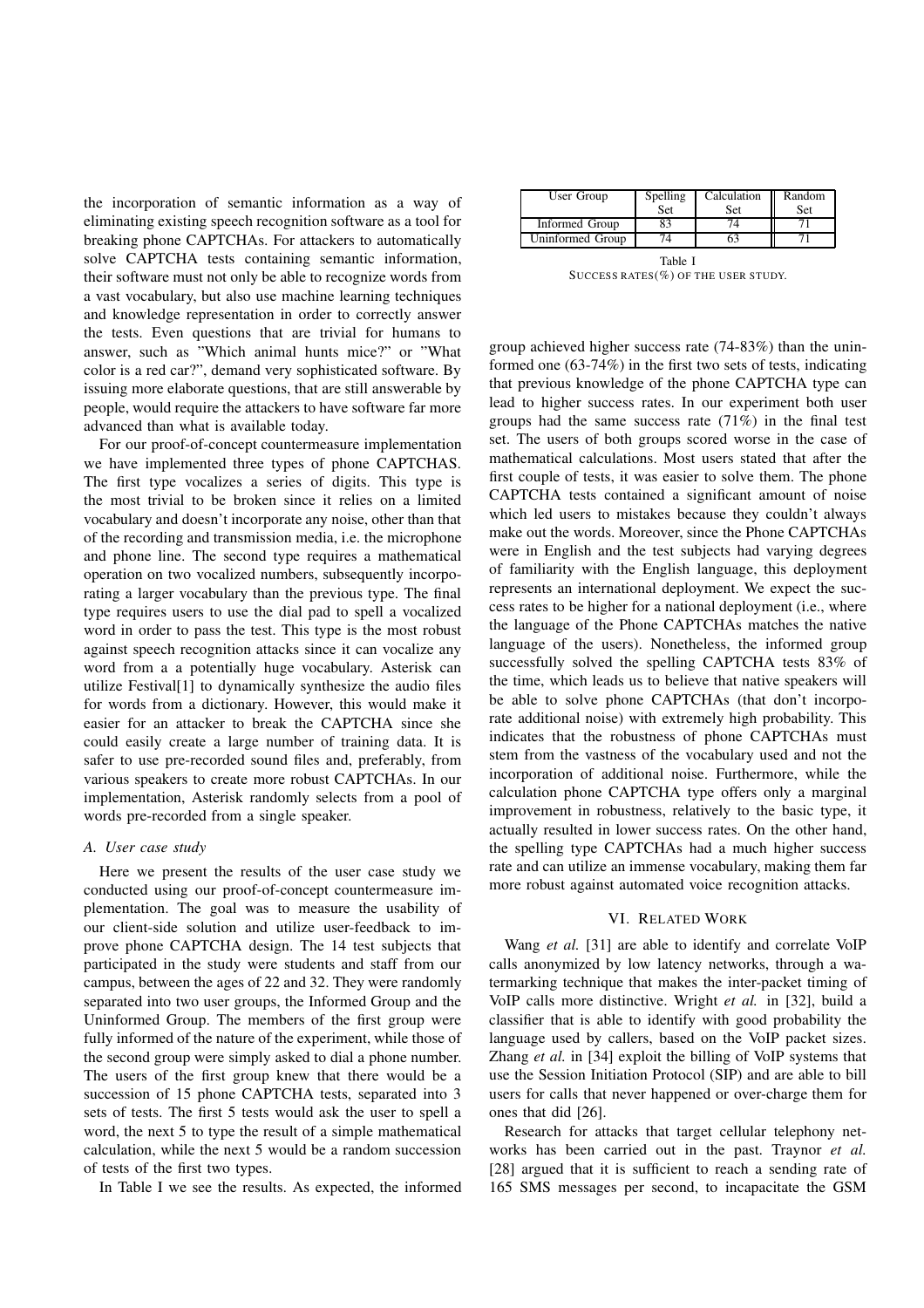networks all over Manhattan. They further explore such attacks in [29]. Enck *et al.* in [18] demonstrate the feasibility of using a simple cable modem to obstruct voice service. They claim that with the use of a medium-sized botnet it is possible to target the entire United States. They also present a series of countermeasures against SMS-based attacks. These include separating the voice and data transmission channels, provisioning for higher resource utilization, and rate limiting on-air interfaces. Nauman *et al.* [24] provide a policy enforcement framework for the Android that enables users to grant selective permissions to Android applications and prohibit the use of specific resources.

The research community has also investigated the possible implication of attacks against emergency services since emergency services base their operation on the telephony network. Aschenbruck *et al.* [13] report that it is possible to peer VoIP calls to public service answering points (PSAP). This peering can have grave implications because it makes it possible to carry out DoS attacks against emergency call centers. Thus, based on the technique presented in [22] it is possible for adversaries to target and take down emergency services by flooding ther call centers with a large amount of missed calls. Countermeasures that are to be deployed by VoIP providers were presented by the authors, and can lead to the mitigation of such attacks. Fuchs *et al.* in [20] investigate the applicability of intrusion detection in emergency call centers.

### VII. CONCLUSION

In this paper we explore the use of Phone CAPTCHAs as defense mechanisms for a series of attacks targeting telephone devices. Initially, we build a fully functional call center to protect landlines from DIAL attacks. All incoming calls are placed in queues, where they are presented with a Phone CAPTCHA puzzle that the caller must solve before the call is forwarded to the telephone device. If the caller fails to answer correctly, the call is terminated. Therefore, automated calls never get through to the device which remains available for legitimate callers.

Next, based on the vulnerabilities that exploit smartphones to dial arbitrary numbers, we expand the notion of DIAL attacks and outline a new attack. By exploiting a smartphone, an adversary is able to issue a large number of missed calls towards a target telephone device. In this attack, the adversary no longer leverages VoIP technology, but leverages the advanced capabilities of smartphone devices.

To defend against this new type of attack, as well as those seen in the wild, we propose the incorporation of Phone CAPTCHAs in smartphone operating systems. By rendering the solution of a Phone CAPTCHA puzzle a prerequisite for issuing a phone call, we can successfully hinder adversaries from carrying out their attacks. Nonetheless, issuing a puzzle for every call would have a negative impact on the smartphone usability, and therefore we present a series of heuristics to be used by the smartphone operating system to decide whether a Phone CAPTCHA must be solved before the call is issued or not.

As shown in our previous work, however, traditional audio CAPTCHAs can be easily broken. Therefore, we propose a series of enhancements that harden CAPTCHAs against voice recognition attacks. By mapping words to numbers using a phone's dialpad and incorporating semantics in tests, an adversary will require far more sophisticated software than what is available today to break our CAPTCHAs.

Finally, we conduct a user study to measure the applicability of our enhancements for Phone CAPTCHAs. Our preliminary results show that users are able to solve the puzzles in 71% to 83% of the cases. Taking into account that the test subjects were not native English speakers, we consider these results to be very promising and demonstrate that our proposed enhancements can strengthen traditional audio CAPTCHAs against adversaries without hindering legitimate users from solving them.

### ACKNOWLEDGMENTS

The research leading to these results has received funding from the European Union Seventh Framework Programme (FP7/2007-2013) under grant agreement 257007. This work was supported in part by the Marie Curie Actions – Reintegration Grants project PASS. We thank the anonymous reviewers for their valuable comments. Iasonas Polakis, Georgios Kontaxis and Sotiris Ioannidis are also with the University of Crete.

### **REFERENCES**

- [1] The Festival Speech Synthesis System. http://www.cstr.ed.ac. uk/projects/festival/.
- [2] About the security content of the iPhone 1.1.1 Update. http: //support.apple.com/kb/HT1571.
- [3] dark READING Smartphone Malware Multiplies. http://www.darkreading.com/insiderthreat/ security/attacks/showArticle.jhtml?articleID=225402185.
- [4] F-Secure Trojanised Mobile Phone Game Makes Expensive Phone Calls. http://www.f-secure.com/weblog/archives/ 00001930.html.
- [5] Forbes How to HiJack 'Every iPhone In The World'. http://www.forbes.com/2009/07/28/ hackers-iphone-apple-technology-security-hackers.html.
- [6] IDC Predicts Almost Half a Billion Worldwide Personal IP Communications Subscribers by 2012. http://www.idc.com/getdoc.jsp?containerId=prUS21219408.
- [7] Mobile malware will increase once crooks figure how to profit from it. http://www.rcrwireless.com/article/20101001/BSS OSS/101009990/0.